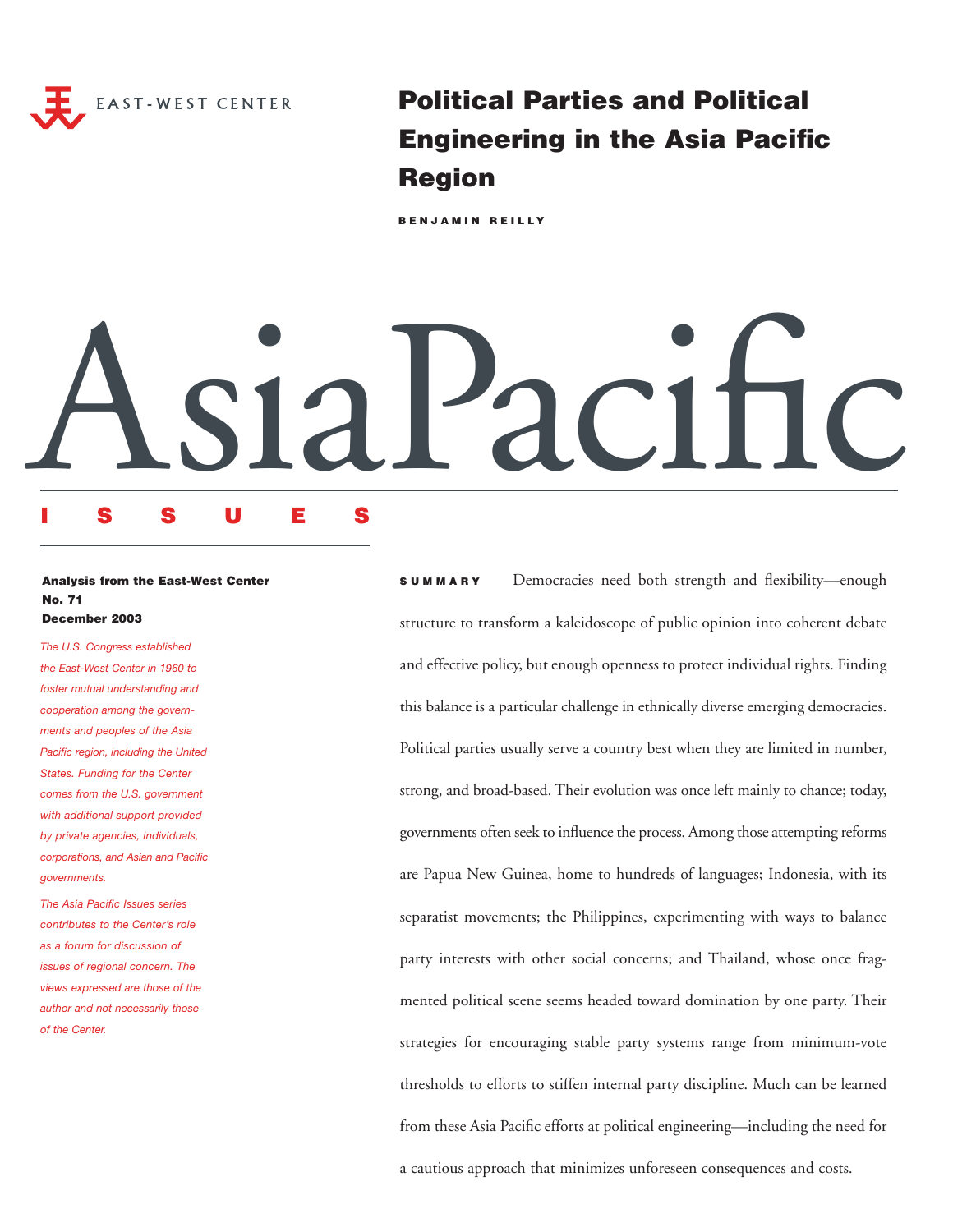Scholars and policymakers alike have long considered political parties to be an essential component of democracy. Parties play a crucial role not just in representing interests, aggregating preferences, and forming governments, but also in managing conflict and promoting stable politics. In addition, because they are the key vehicle for translating diverse public views into coherent public policy, political parties are a vital component of good governance. Indeed, it is hard to imagine an efficient democracy without parties.

However, the role that parties play varies depending on the nature of a country's party *system*. Most countries are best served by having a few strong, broadbased political parties, rather than many small, fragmented, personalized, or ethnically based parties. New democracies are especially threatened by weak party systems. In many developing countries in Asia and the Pacific, for example, new political parties have formed around ethnic or patronage-based networks, making stable government difficult.

Despite their acknowledged importance, parties have traditionally been viewed as social phenomena beyond the scope of deliberate institutional engineering. In recent years, however, political reformers in countries as diverse as Thailand, Indonesia, Fiji, Papua New Guinea, and the Philippines have made ambitious attempts to shape the development of their political systems by strengthening party organizations, countering the rise of separatist movements, promoting cross-regional party structures, combating party system fragmentation, and generally encouraging the development of broad-based parties.

These experiments in the political engineering of party systems in Asia and the Pacific, while not yet the subject of much attention, are likely to have important consequences for the future of democracy and governance across the region.

### **The Importance of Party Systems**

In recent years, a range of Asian and Pacific governments have attempted to construct a new political architecture, one that is stable enough to deal with economic and political challenges, but sufficiently responsive and representative to meet democratic

aspirations.i This is not an easy task. As well as being nascent democracies, many Asia Pacific states are divided on cultural, religious, linguistic, regional, or other lines. A key challenge is thus to consolidate democracy in the face of enormous social, political, and geographical heterogeneity.

Political scientists have often cited the virtues of broad-based, aggregative political parties for stable government in new democracies, particularly fragile multiethnic states.ii Comparative studies have found that broad-based parties are associated with higher overall levels of development and stability than other constellations, while fragmented party systems are far more likely to experience violence and the breakdown of democracy.iii Ideally, a small number of aggregative, programmatic parties—that is, parties capable of translating diverse public opinion into coherent government policy—probably offer the optimum party system model.

But how can such party systems be encouraged to develop? Recent reforms in Indonesia, Papua New Guinea, the Philippines, and Thailand have aimed at encouraging the development of broad-based parties and party systems. Three strategies of party building can be identified: those that seek to promote the development of a national party system and hamper the growth of regional, local, or secessionist parties; those that attempt to control, influence, or restrict the number of parties; and finally, those that try to strengthen party organizations by building stable party systems from the top down.

# **Building National Political Parties**

Some countries, such as Indonesia, are attempting to guide the development of their party systems by changing the rules under which parties compete for elected office. Under former president Suharto's system of Guided Democracy, only three parties were allowed in Indonesia. But after the transition to democracy in 1998, new parties mushroomed—leading to a widespread perception that the emerging Indonesian party system was too fragmented, with too many parties, for democratic government to work effectively.

*New political parties have formed around ethnic or patronage-based networks, making stable government difficult*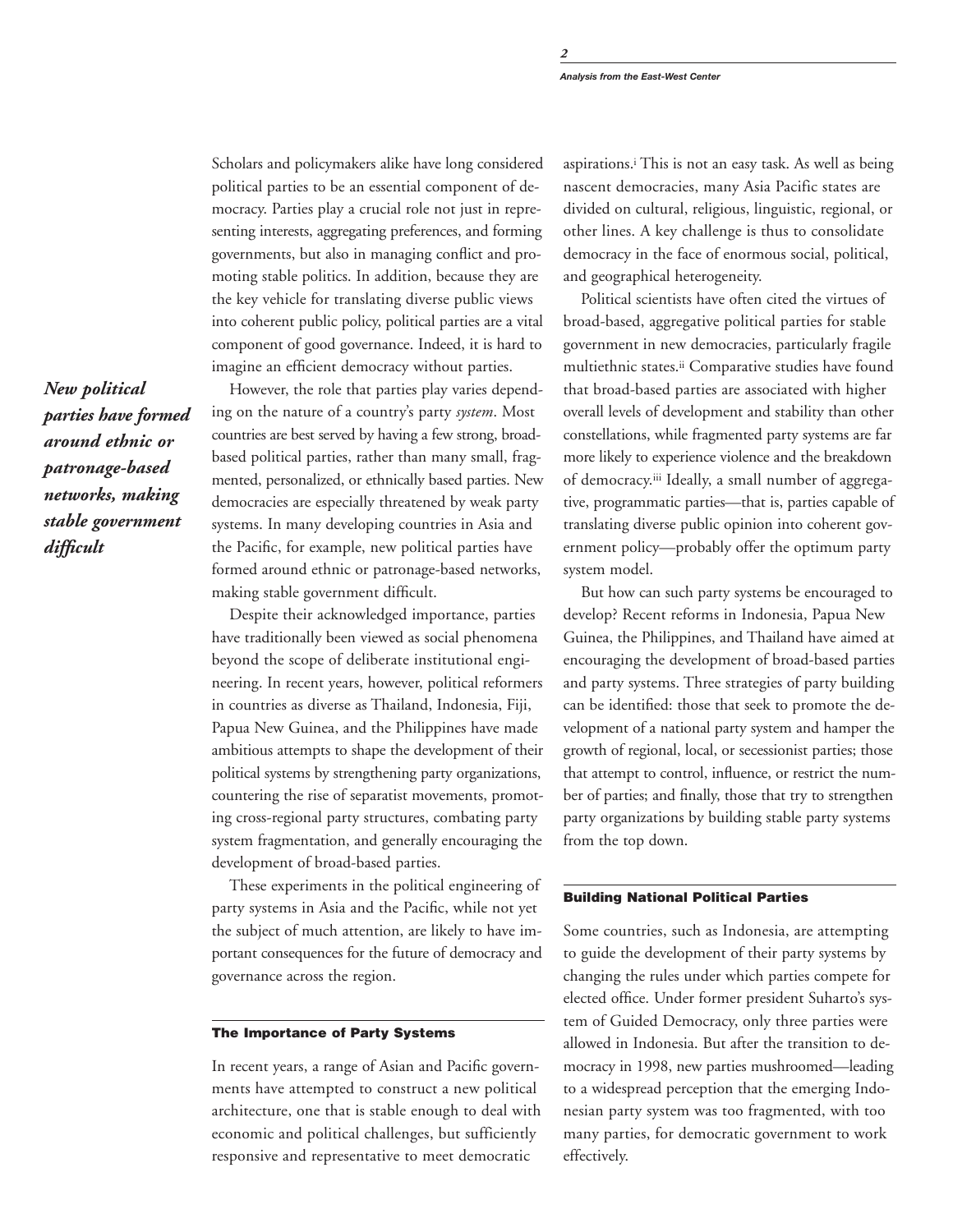Also a concern, particularly since the breakaway of East Timor in 1999, was the threat of secessionism in provinces such as Aceh and Papua, and the prospect of the country breaking up under separatist pressures. Such cases were initially addressed with offers of autonomy. But, at a time when politics was in flux, there was also a need for a broad and relatively stable system of national parties that could gain the support of voters from across the archipelago and form legitimate and representative governments. Indeed, the development of such a national party system was seen as an essential step both in countering secessionism and in building a viable democracy.

*Indonesian political parties must show that they have a national support base before they can compete in elections*

To achieve these twin goals—building national parties while resisting separatist ones—Indonesia's political reformers introduced a complex collection of incentives and restraints affecting party development. All political parties were required to demonstrate a national support base before they could compete in the 1999 elections. This in itself was not particularly unusual—many countries have constitutional or legislative requirements for nationally focused parties, although these are usually aspirational provisions that are not capable of being enforced effectively in practice.

However, Indonesia's new laws go much further. The run-up to the 1999 elections saw the emergence of more than 100 new parties, many with extremely limited support bases. Under the new rules, each of these parties, before it could contest the election, had to demonstrate that it had an established branch structure in more than half of Indonesia's (then) 27 provinces, and within each of these provinces, had branches within more than half of all local government areas (regencies). These rules whittled down the field considerably: Of 141 parties screened, only 48 were approved to contest the elections.iv

The 2003 party laws go even further than the 1999 ones: For the 2004 elections, new parties must prove that they have branches in two-thirds of Indonesia's provinces and in two-thirds of the regencies within those provinces. Each regency-level party unit must also demonstrate at least 1,000 members (or at least one-thousandth of the population in smaller regencies). Given that there are now 32 provinces and over 400 regencies in Indonesia, these are onerous requirements. As one commentator noted, if the laws are enforced, "parties may, instead of collecting dues from members, be paying them to sign up in future."<sup>v</sup>

Indonesia will also hold its first direct national election for president and vice president in 2004. Like the new party laws, the new presidential voting system is designed to ensure that only broadly supported candidates are elected. Presidential and vice presidential candidates will run as teams. Two rounds of voting are planned; in order to avoid the second round, firstround winners will have to gain over 50 percent of all votes as well as at least 20 percent in half of all provinces.vi This latter provision—known in the scholarly literature as a "distribution requirement"—was borrowed from Nigeria, another large and ethnically diverse country. Again, the aim is to ensure that the winning candidate not only has majority support, but also is able to attract support across most parts of the country. In this respect, the presidential electoral law shares with the laws on party formation a common centripetal logic, aiming to push competition towards the political center by advantaging parties with a cross-regional support base.

A similar trend has been evident in Thailand's ambitious 1997 constitutional reforms, designed to restructure its political system and, as in Indonesia, reduce party fragmentation. New parties must establish a branch structure in each of four designated regions, and must show they have at least 5,000 members drawn from each region within six months of being registered. The result of these and other restrictions has been a transformation of the Thai party system, which was traditionally seen as weak and unstable, into what looks increasingly like a one-partydominant system—solving some old problems but creating new ones in their place. The current government is a coalition of three parties, but increasingly dominated by the Thai Rak Thai (TRT) party under Prime Minister Thaksin Shinawatra.

Another means of encouraging party aggregation is the use of "vote-pooling" electoral systems such as the alternative vote, in which electors rank-order candidates on the ballot, marking "1" for their favored candidate, "2" for their second choice, "3" for their third choice, and so on. If no candidate has an absolute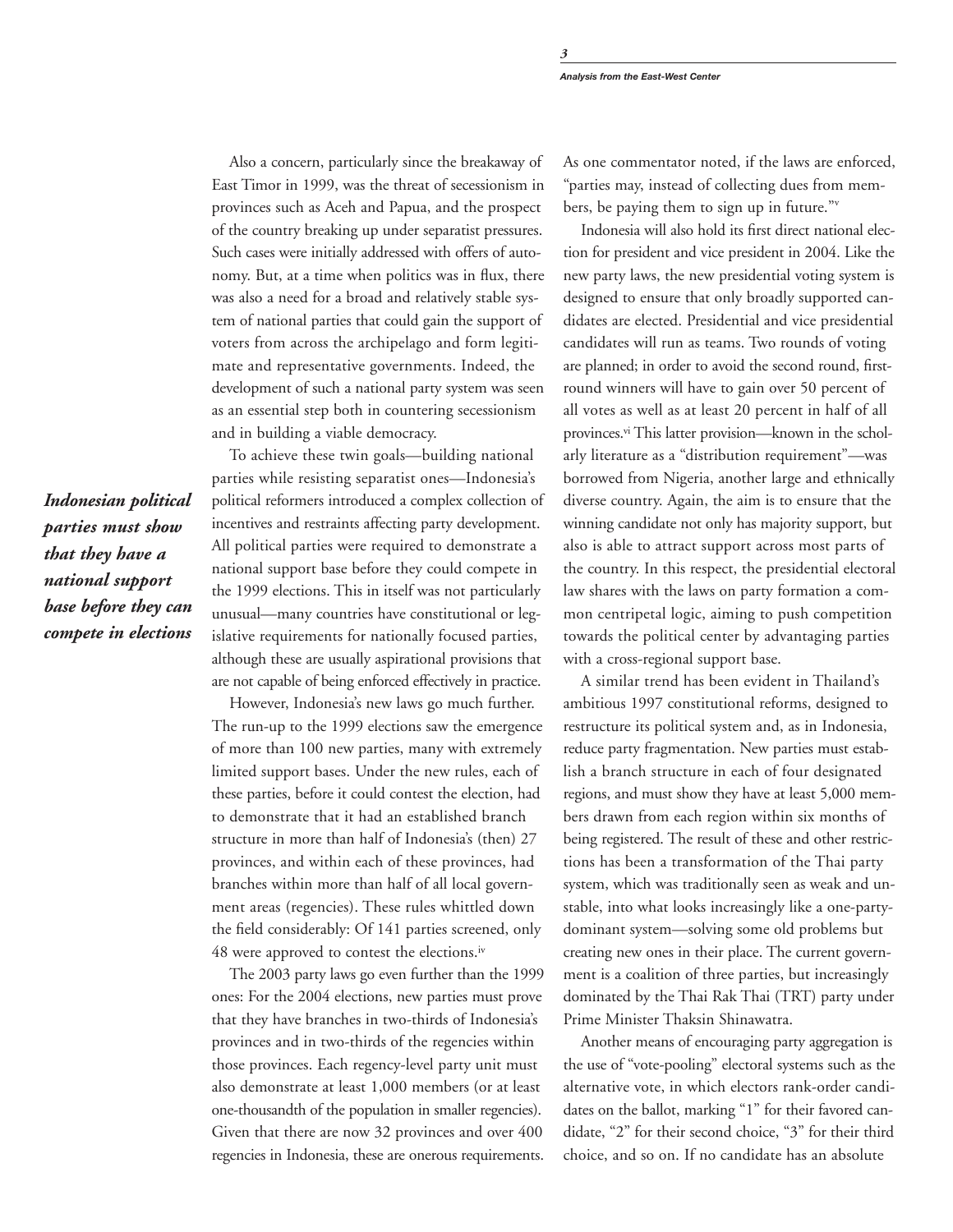*4*

*The Philippines parliament reserves some seats to represent non-party interest groups such as labor, the urban poor, and women*

majority of "1" votes, the candidate with the lowest number of "1" votes is eliminated and his or her ballot papers are redistributed to remaining candidates according to the lower-order rankings marked. This process of sequential elimination and transfer of votes continues until a majority winner emerges. Because they make politicians from different parties reciprocally dependent on vote transfers from their rivals, such systems can encourage cross-party cooperation and aggregation by rewarding joint campaigns, preelection coalitions, and other forms of inter-party collaboration with increased prospects of electoral success. Variations on this system have been adopted in both Fiji and Papua New Guinea in recent years. A similar system was also considered (but ultimately not implemented) in Indonesia. In each case, encouraging the development of a more aggregative party system was one of the primary goals of the electoral reforms.vii

### **Restricting the Number of Parties**

A second approach to political engineering in Asia and the Pacific has been to use reforms to the electoral system to influence the number of parties and hence the shape of the party system. There are several ways of doing this. Both Thailand and the Philippines have introduced mixed electoral systems in which around 80 percent of members of parliament (MPs) are elected by plurality rules from single-member districts, while 20 percent are chosen by proportional representation from a national party list. In both countries, the reforms were intended to transform the conduct of electoral politics by changing the way individual politicians campaign for elected office. For example, the reforms aim to undermine traditional vote-buying by moving away from the old block-vote system (in which members of the same party compete with each other for votes in multi-member electorates) to a new system without intra-party competition in which clear party allegiances predominate.

Thailand's 1997 constitutional reforms provide for 400 MPs elected from single-member districts, and 100 elected from a national list. This exercise in institutional engineering has created two classes of

politicians with radically divergent career goals: The district MPs must represent local areas and bring development opportunities to them, while the national MPs are explicitly charged with playing a role in issues of national, not local, importance. One of the consequences of this has been that most of the Thai cabinet is now drawn from this small group of national MPs, rather than from district representatives.

In the Philippines, the national seats have a different purpose: They are not open to established parties, but are designed to represent sectoral interests and marginalized groups such as youth, labor, the urban poor, farmers, fishermen, and women. Any group securing 2 percent of the national-list vote gets a seat, up to a maximum of three seats.

However, the list seats have been dogged by problems. In 1998, only 14 of the 52 list seats were filled, as electoral authorities struggled to verify the credentials of elected groups. In 2001, 10 parties and organizations surpassed the 2 percent threshold, although again less than one-third of available seats were filled. Following the 2001 elections, the Supreme Court found that most of the groups elected did not in fact represent the sectoral groups claimed, and that some had links to the major parties. Fewer than half of the elected national-list members have so far taken up their seats.viii

The national-lists seats have, however, resulted in more diversity within parliament than would otherwise be the case. Indeed, some have argued that the only way to get genuine party development and accountability in the Philippines is to allocate a much larger portion of the seats to the national lists, remove the cap on the number of seats available to each party, and allow all parties to participate in the nationallist component of elections.ix

Another approach to reducing the number of parties has been to use technical electoral barriers like vote thresholds, which prevent the election of many small parties to parliament. In Thailand, for example, parties competing for party-list seats must attain at least 5 percent of the vote, a provision that discourages splinter parties. Coupled with the electoral system change (described above) and restrictions on "party hopping" (described in the next section), this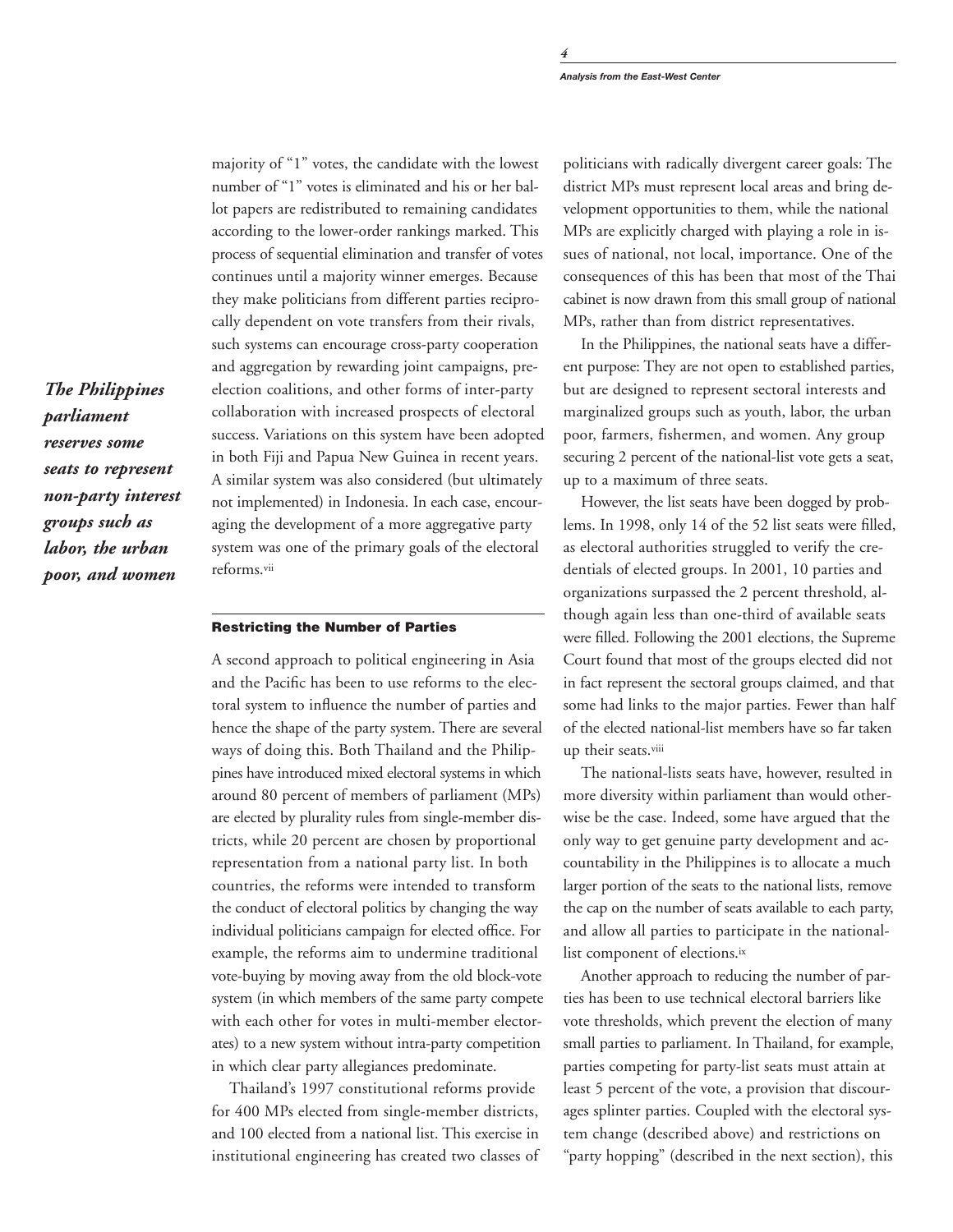*5*

has seen a sharp drop in party system fractionalization, with the number of significant parties in Thailand falling by more than half between 1995 and 2001.

Similarly, Indonesia's new party laws attempt to restrict the number of small parties by introducing systemic pressures for party amalgamation.

Following the 1999 election, political parties that failed to gain more than 2 percent of seats in the lower house of parliament, or at least 3 percent of seats in regional assemblies, had to merge with other parties to surmount these thresholds in order to contest future elections. To the surprise of some observers, these merger provisions have been enforced in the lead-up to the 2004 elections, meaning that many small parties have had to amalgamate with others.

These overt attempts to engineer the emerging party system in Thailand and Indonesia are particularly significant in the context of each country's troubled democratic past. Thailand has a long history of fragmented party politics leading to ineffectual coalition governments and, often, military coups. Similarly, many Indonesians blame the fragmented and polarized party system of the  $1950s<sup>x</sup>$  for the failure of democracy then, and are determined not to see it happen again. Opinion surveys in Indonesia have found a strong preference for a system of moderate multi-partism, with the oft expressed concern that Indonesia not have "too many parties."xi Building a consolidated party system has thus been seen in both countries as an essential step in building a consolidated democracy.

However, there are costs as well as benefits in this process. Restrictions on party fragmentation can easily become restrictions on democracy itself. A lighter touch may well be more desirable for new democracies. In Indonesia, for example, the 2003 party laws place such high thresholds on party support that they may well represent an undue restriction upon new entrants into the political system. Similarly, the Thai reforms, while reducing fragmentation, have excessively centralized government power and fostered single-party domination. Heavy-handed measures to promote political stability may thus have unintended consequences, including the delegitimizing of the political order and multiple unforeseen or even mutually

contradictory outcomesxii-a subject addressed again in the conclusion.

### **Strengthening Party Organizations**

A third approach to party system reform has been to strengthen party organizations by privileging party interests over those of independent, non-party actors within the structure of government. In both Indonesia and Thailand, for example, all lower house candidates must represent a political party, rather than standing as independents. In Indonesia, the electoral law gives parties specific responsibilities in terms of political education, interest articulation and government function, and party leaders are given significant power in terms of candidate selection and replacement. All of this reinforces the centrality of party organizations to the political system.

Other countries have attempted to build a stable party system from the top down by encouraging the cohesiveness of political parties in parliament. One way to do this is to restrict the capacity of MPs to change parties once elected. This practice, once widespread in many Asian countries, has been curtailed in recent years by the introduction of anti-"hopping" provisions in states like Malaysia, Thailand, and Papua New Guinea. These have made it difficult or impossible for a politician elected under one party label to switch to another party in exchange for a ministerial appointment or similar inducement. In Thailand, for example, the 1997 constitution mandates that candidates must be members of a political party for at least 90 days prior to an election—double the standard interval between the end of a parliamentary term and the election that follows. As a result, politicians who switch parties to help bring down a government usually cannot legally contest the forthcoming election.xiii These provisions aim to strengthen parties' control over their members in order to maintain government stability.

However, such restrictions have little sway over party defections that take place outside the parliamentary arena or between elections. They also do little to combat the related problem of multiple endorsement, where the same candidate may be nominated

*The number of significant political parties in Thailand fell by more than half between 1995 and 2001*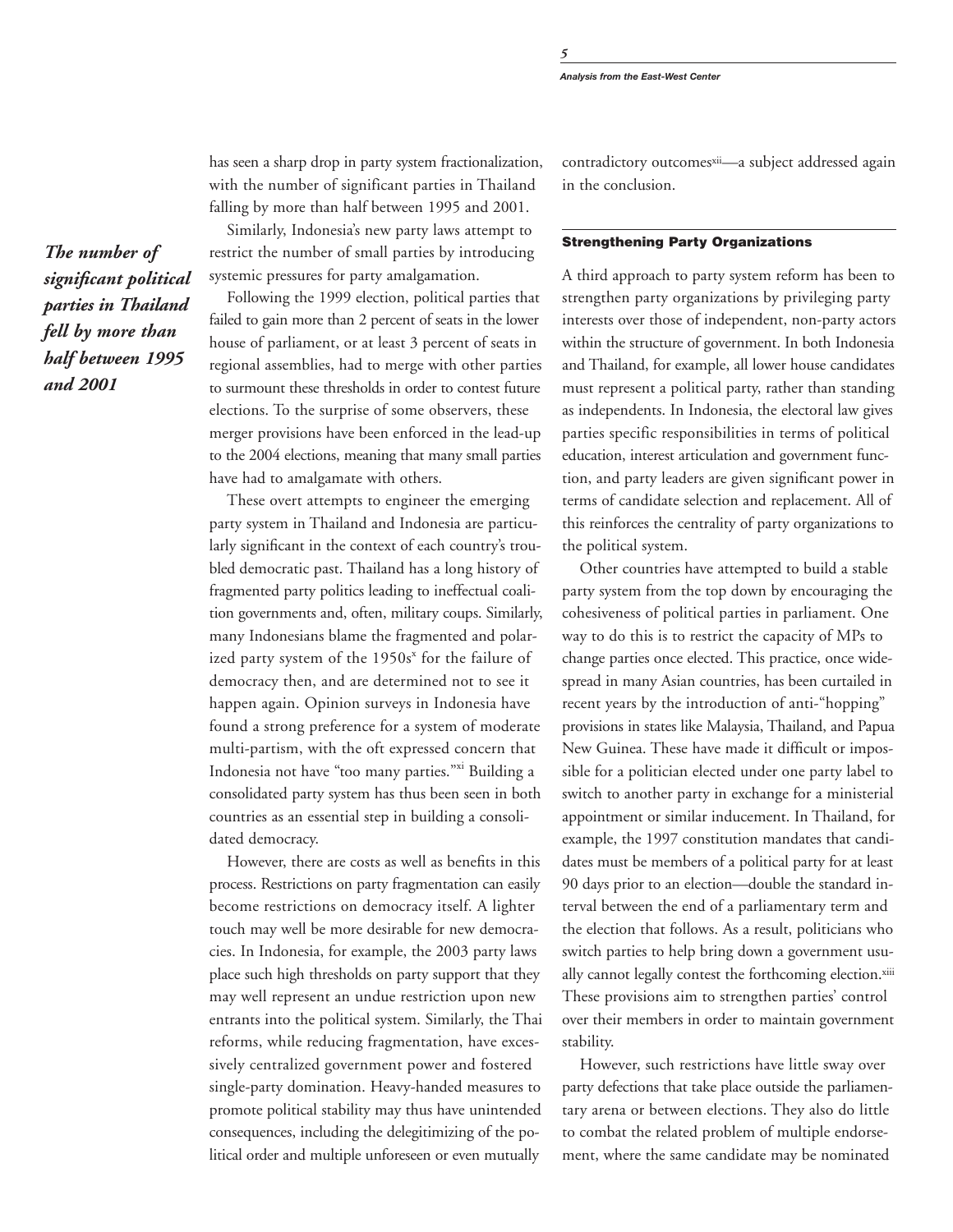*Every Papua New Guinea government to date has fallen to a no-confidence vote due to postelection changes in party affiliation*

by several parties or a party may endorse multiple candidates in the same race. These kinds of problems are common in the Asia Pacific region's more underdeveloped and socially fragmented states, where political parties are largely irrelevant and voters choose candidates based on clan kinship rather than party affiliation. In many Pacific Island countries, for example, independent candidates are the major political force in parliament, leading to problems of political stability as parliamentary majorities shift from issue to issue and vote to vote. In such cases, more ambitious institutional innovation is required.

One such institutional innovation has recently been enacted in Indonesia's eastern neighbour, Papua New Guinea, which has over 800 indigenous languages and enormous societal fragmentation, making stable government extremely difficult to achieve. There, a package of constitutional reforms introduced in 2001 to stabilize executive government and build a coherent party system represents an ambitious attempt to rework the country's political system from the top down.

Under new rules governing the formation, composition, and funding of political parties, all parties must be legal organizations with dues-paying members, have a party constitution, and allow internal competition for party leaders before they can be registered. The provision for party registration is tied to a new system of party funding, under which each registered party will receive 10,000 kina (about US\$3,000) per MP per year. To address the chronic under-representation of women in Papua New Guinean politics, parties that put forward female candidates for election will be able to recover most of their election expenses from the state. The intention of these reforms is to move parties away from being purely vehicles for personal advancement and to encourage candidates to stand for election under a party banner rather than as independents.

To stabilize the country's unruly parliament, new restrictions are now placed on the freedom of MPs to change parties once elected. Politicians elected with party endorsement must vote in accordance with their party position on key parliamentary decisions, such as a vote of confidence in the prime minister, or face a possible by-election. As *every* Papua New Guinea government to date has fallen to a no-confidence vote due to post-election party-hopping, these reforms represent a serious challenge to established political practice, especially for independents (whose allegiances have often shifted in return for a ministerial position or similar inducement).

The final—and possibly most important—reform in Papua New Guinea has been the change to a "limited preferential" electoral system (a form of the alternative vote described earlier), in which voters rank their preference for up to three candidates; the winner must gain an absolute majority of the vote. As well as ensuring that winning candidates gain broad support, the new system will also encourage aligned candidates to cooperate with each other.

Taken together, these new "rules of the game" represent one of the most far-reaching attempts to engineer the political system anywhere in the Asia Pacific region. However, their full effect will not be evident until 2007, when the next Papua New Guinea elections are due.xiv

## **Conclusion**

How will these various experiments in political engineering affect the development of political systems over time? Many of the reforms have not yet been tested in action. However, some clear trends are already emerging.

First, initial attempts to reduce political fragmentation have succeeded, in part at least. In Indonesia, for example, there has been a dramatic reduction in party fragmentation over the past four years. While hundreds of new parties appeared on the scene prior to the 1999 elections, only 21 parties won seats and only six achieved any significant representation (three of which—GOLKAR, Partai Persatuan Pembangunan, and Partai Demokrasi Indonesia—had been the only legal parties during Suharto's reign). While voting patterns for the major parties followed broad regional lines, the new provisions also played an important role in fostering more nationally focused parties than would otherwise have been the case. This trend is likely to be accentuated at the 2004 elections, which

*6*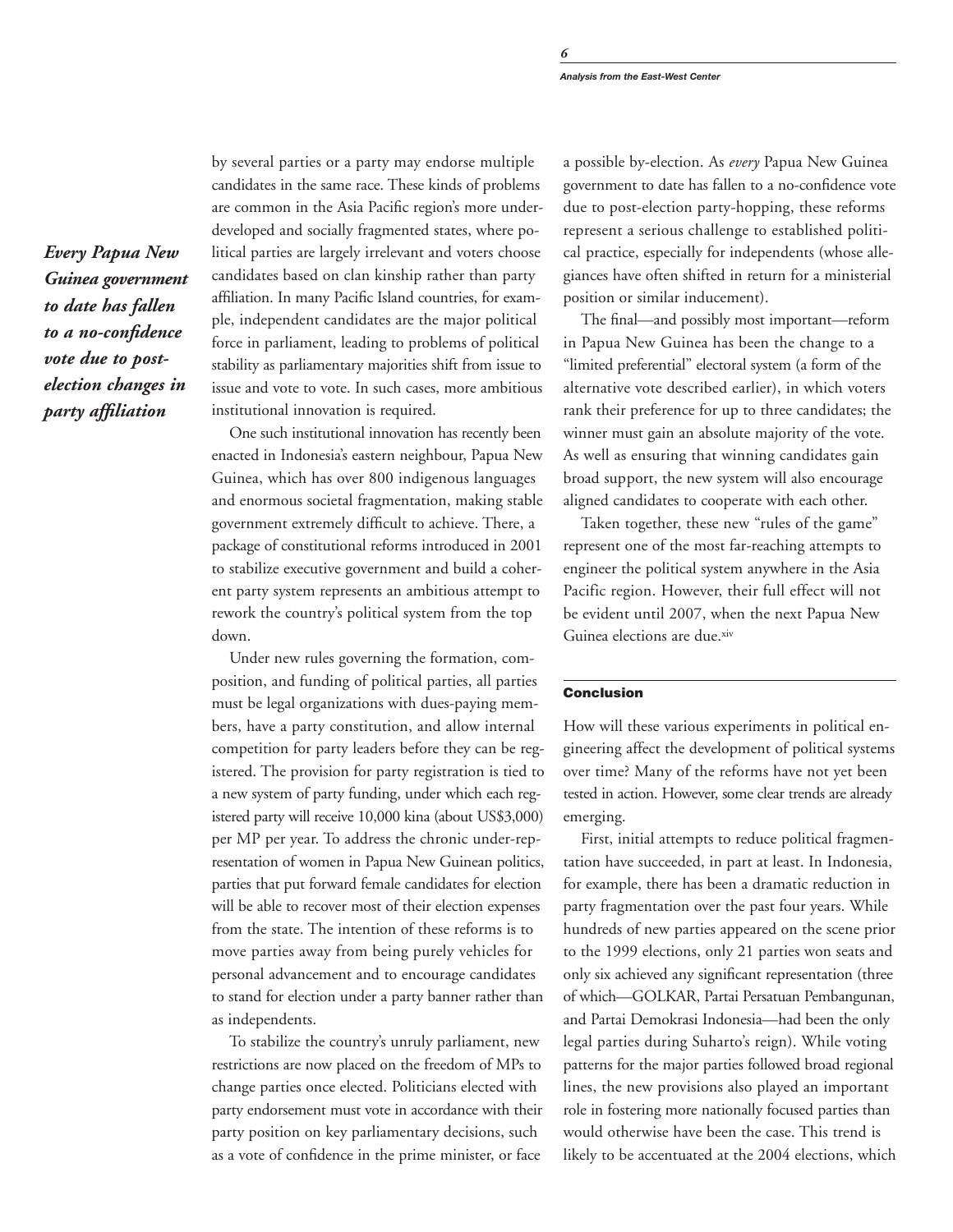a total of 24 parties have been ruled eligible to contest: the six major parties from the 1999 elections, and 18 new parties which met the cross-regional membership and support requirements. All of the parties contesting the 2004 elections are thus likely to be broad-based—a significant achievement, given Indonesia's history and the dangers of acute fragmentation that it faces.

Second, retarding political fragmentation has costs as well as benefits. In Indonesia, the new laws benefit incumbent parties by restricting the level of political competition, and place real barriers on new entrants into the political marketplace—as evidenced by the 50 percent reduction in party numbers between 1999 and 2004. In Thailand, the 1997 constitutional reforms, which aimed to combat political instability and fractionalization, contained so many incentives favoring strong parties that they may have worked too well, upsetting the balance of Thai politics. In particular, the new rules appear to have facilitated the rapid emergence of Thaksin Shinawatra's TRT party, which now controls 365 seats in the 500-member lower house of parliament, can legislate virtually unopposed, and looks likely to win the next elections in 2005 outright. While this dominance has improved political efficiency, it has also seen political power become highly concentrated, raising questions about the extent to which good governance is being promoted. In a paradoxical twist, some of the political reforms that helped create the current moderate multiparty system, such as a strong independent electoral commission, are now being rolled back. Some commentators have even begun comparing Thaksin with Malaysia's recently retired prime minister, Mahathir Mohammed, whose extended rule concentrated personal power and undermined democratic governance.xv

Third, many of the new rules have profound impacts on the political expression of ethnicity, and thus on the potential for ethnic politics. In some cases this

has been an unanticipated by-product of the reforms, but in others it was a primary impetus from the beginning. For example, a major goal of the Indonesian party laws was to make mono-ethnic, regionalist, and separatist parties unviable. In this, they appear to have succeeded. It is literally impossible for a party to get its name on the ballot in Indonesia today unless it can demonstrate a level of national support that is likely to be beyond the reach of even the most well organized regional movement. The new presidential electoral laws only strengthen this approach. Similarly, Papua New Guinea's constitutional reforms have, at their heart, the aim of reducing the political instability created by that country's exceptional degree of social diversity. As two of the most ethnically fragmented states in the world, both countries have adopted centripetal reform strategies, seeking to push the focus of political competition towards the center rather than the extremes.<sup>xvi</sup>

Like the other elements of the party reforms, these restrictions on political fragmentation and ethnic politics appear to be working, but only to a point. If ethnic groups are unable to mobilize and compete for political power by democratic means, they will likely find other ways to achieve their ends. If restrictions on regional parties end up encouraging extra-constitutional action by aggrieved minorities, they will have exacerbated the very problems they are designed to prevent. A balance therefore needs to be struck between encouraging national parties, which is in general a positive thing, and restricting regional ones, which can have clear downsides. So far, countries like Indonesia and Papua New Guinea appear to have managed these tensions fairly well. By providing incentives for cross-ethnic accommodation in the context of electoral competition, they are trying simultaneously to manage ethnic divisions and to consolidate democracy—an audacious and potentially influential experiment in political engineering.

*If ethnic groups are unable to mobilize and compete for political power by democratic means, they will likely find other ways to achieve their ends*